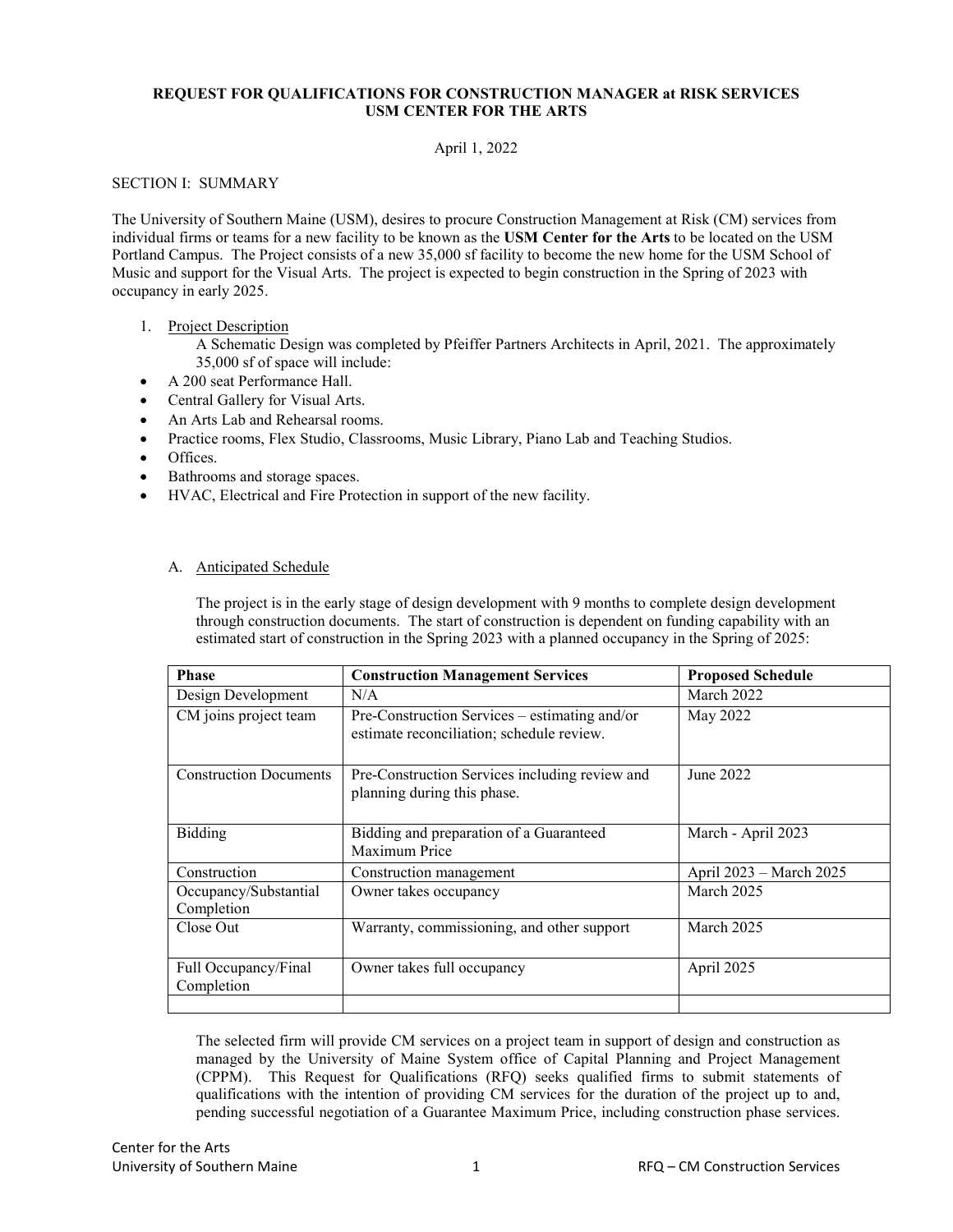Construction management services for the project will begin immediately following execution of the AIA A133 Standard Form of Agreement Between Owner and Construction Manager as Constructor. Individual firms or teams desiring to be considered should submit a statement of qualifications indicating interest, relevant experience and the ability to start work immediately.

#### SECTION II: RESPONSIBILITIES

1. The CM will be expected to perform services consistent with the industry-accepted role of a CM during pre-construction and/or construction execution. In general, they will include, but will not necessarily be limited to, the following:

#### **Pre-Construction Phase Services**

- A. Coordinating with CPPM, the design team, and other University of Maine System and project team members as necessary, throughout the remaining design and construction project phases.
- B. Limited assistance with project planning, scoping and estimating including estimate reconciliation exercises with the Design Team's estimators.
- C. Providing recommendations regarding constructability, materials and equipment selections, and cost savings.
- D. Assuming charge of and responsibility for construction scheduling and cost estimating. For this project, the Construction Manager will be joining with design development in its early stages.

#### **Construction Phase Services**

- E. Qualifying sub-contractors.
- F. Letting sub-contracts for bid.
- G. Managing bidding and providing a final Guaranteed Maximum Price (GMP).
- H. Providing a performance bond, a payment bond and insurance certificate(s), and maintaining such insurance and bonds through the one-year corrections period following Substantial Completion.
- I. Holding sub-contracts for construction.
- J. Managing the construction including, but not limited to, coordination, inspection, supervision, safety, and quality control services.
- K. Maintaining construction phase records and accounting, including preparing of as-built documentation, building commissioning and project close out documentation.

# SECTION III: STATEMENT OF QUALIFICATIONS, REQUIRED SUBMISSION INFORMATION

- 1. Prospective CM firms should prepare and submit a statement of qualifications for University of Maine System consideration. The firm's Statement of Qualifications shall respond to each specific criteria listed below, with responses organized in discrete sections and in the **same order as presented below**. Each firm's submittal must include an index, with tabs corresponding to each section. Each section must be included in the submission.
	- A. Letter of Interest. Provide a brief letter summarizing the firm's interest, qualifications, experience, and the ability to start work immediately. Include total dollar volume of CM work completed during each of the past three (3) years. Identify work by office located closest to Portland, Maine.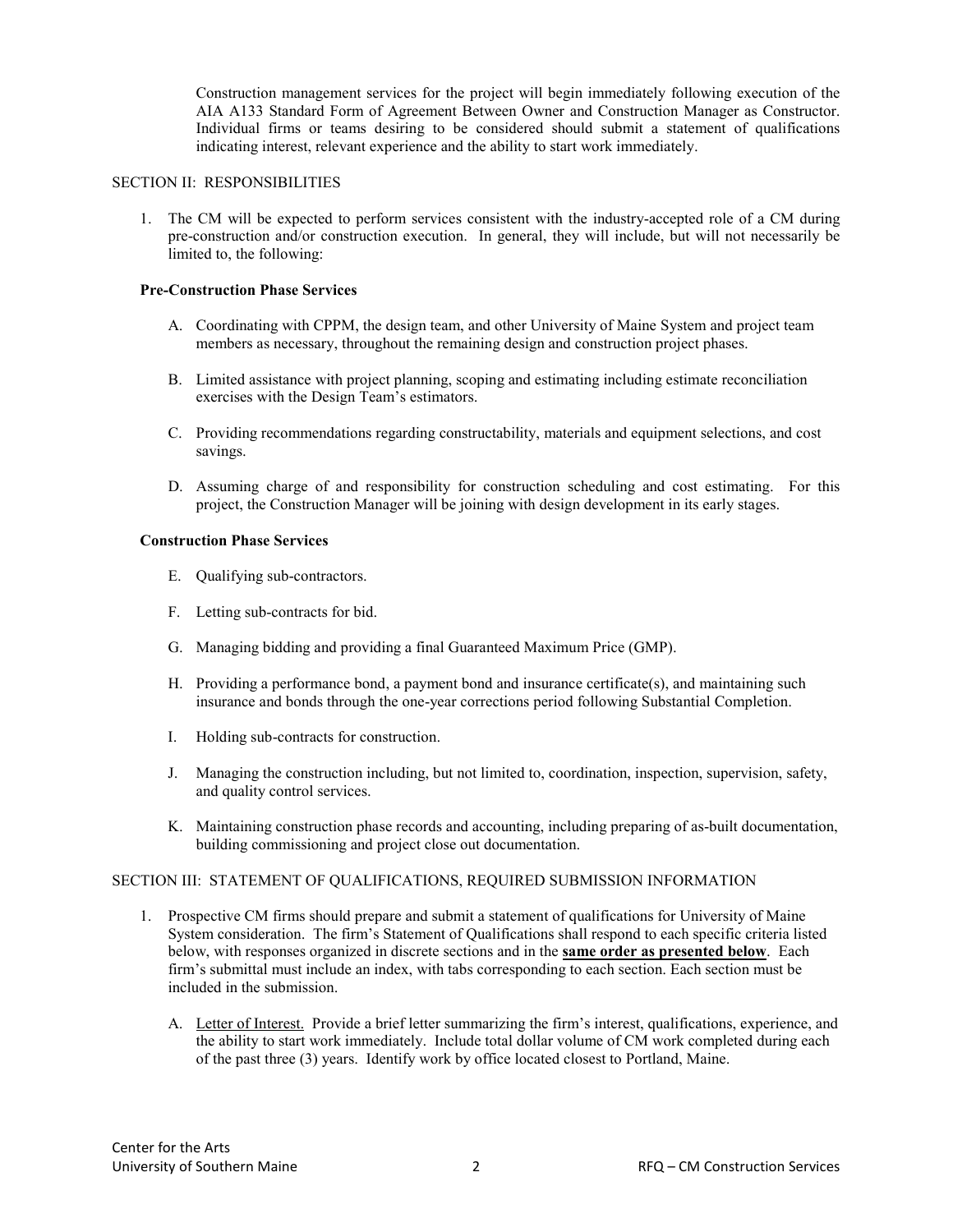- B. Construction Management Experience. Provide a detailed description of the firm's background and experience with construction management for similar construction projects within the last five (5) years, with a focus on providing services for higher-education clients. Please include:
	- 1. Description of the firm's philosophy of construction management.
	- 2. A minimum of three (3) completed project case histories shall be presented demonstrating budget, schedule and change order performance. Within the context of the case studies, provide information related to the following:
		- a. Demonstration of previous successful experience managing projects using the Construction Management at Risk method for new construction with a construction value of \$25 to \$50 million preferred.
		- b. Demonstration of previous successful experience managing projects using the Construction Management at Risk method, with relation to budget, schedule and scope. Include descriptions of management methods and staff structures used to plan, schedule and control complex work conditions. Include examples of change order history and experience with GMP delivery methods.
		- c. Demonstration of experience with qualifying sub-contractors.
		- d. Demonstration of knowledge and experience in the careful evaluation of building systems, construction techniques and recommendation of materials to create optimum dollar value without compromising design criteria.
		- e. Specific experience with developing LEED certification programs with owner and design team to U.S. Green Building Council standards.
	- 3. Description of the firm's construction safety program.
	- 4. Description of the firm's program for project follow-up and warranty.
	- 5. Historic data on the cost of general conditions/overhead as a percentage of the total construction costs for similar projects. Include a detailed list of typical expenses included in the general conditions/overhead expense.
- C. Construction Manager Team. Identify the person(s) who will be the Management team including, Company Principal, Account Executive, and Construction Manager directly responsible for providing services to the University and provide a brief resume of education, qualifications and experience, and role in the firm's services. Submission of name(s) shall be considered a commitment on the part of the CM firm to retain stated personnel on the project throughout its duration.
- D. Principal Support Staff. Identify the person(s) who will be the principal support staff including, but not limited to, project managers, project engineers, superintendents, and estimators. Provide a brief resume including education, qualifications and experience and role in the firm's services. Submission of names shall be considered a commitment on the part of the CM firm to retain stated personnel on the project throughout its duration.
- E. Availability. Indicate the firm's dedicated resources available to the University for this project in relation to other workloads and whether the firm has sufficient resources to provide services promptly to meet the project schedule. The project schedule is provided in Section I.
- F. References. Provide a minimum of three (3) references (name, address, telephone number, and email address) who are current or former clients for whom similar work has been performed within the last ten (10) years and who can be contacted by University with respect to the firm's reputation for work, responsibility, timeliness, cost, and efficiency. References from current University or CPPM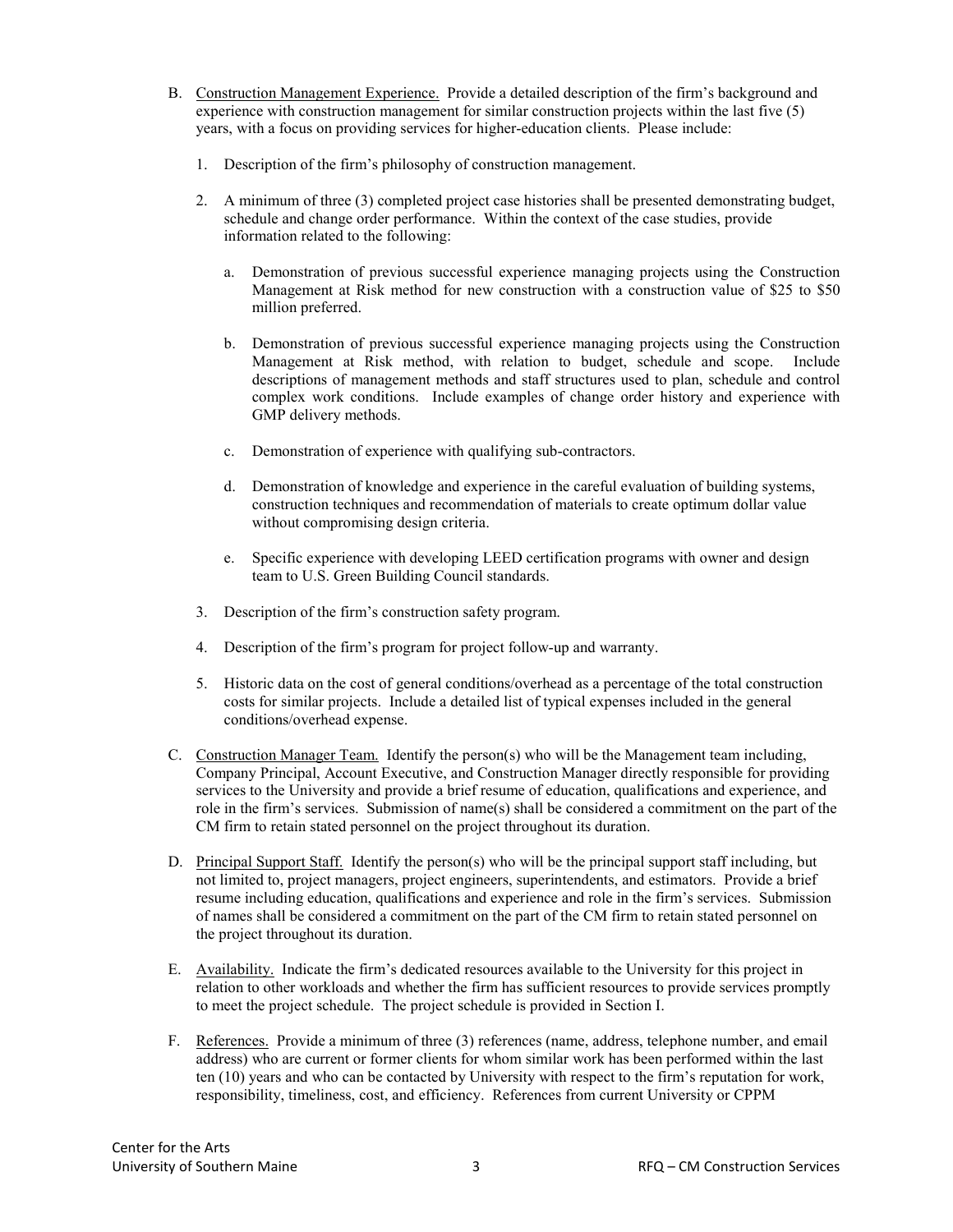employees will not be accepted. Letters of reference may be submitted with additional information as appropriate.

G. Other Information. As desired, provide any other information the firm considers relevant to the evaluation criteria set forth in this RFQ.

## SECTION IV: SUBMISSION PROCESS

1. Submission Schedule. The process schedule is anticipated to be as follows:

| University advertises for qualifications                   | Friday, April 1, 2022    |
|------------------------------------------------------------|--------------------------|
| Deadline for Questions due no later than 4:00pm            | Tuesday, April 19, 2022  |
| Email Questions to: joseph.gallant@maine.edu               |                          |
| Response to Questions due no later than 4:00pm             | Friday, April 22, 2022   |
| Qualification submissions due no later than 2:00pm         | Thursday, April 28, 2022 |
| Anticipated notification of firms to be interviewed        | Wednesday, May 4, 2022   |
| Presentations/Interviews (interview time selected by lot)  | Wednesday, May 17, 2022  |
| Anticipated notification of selected firm and non-selected | Friday, May 20, 2022     |
| firms                                                      |                          |

2. Contact Person. Questions about this RFQ shall be addressed in writing via email to:

Joseph Gallant: joseph.gallant@maine.edu

- 3. Submissions. Qualifications shall be submitted according to the following:
	- A. Time, Date and Place Due. Submittals are due no later than 2:00pm on Thursday, April 28, 2022. All submissions shall be addressed and submitted to:

Joseph Gallant, Project Manager joseph.gallant@maine.edu Capital Planning and Project Management University of Southern Maine Office of Facilities Management & General Services 66 Falmouth Street, Portland, ME 04101

Submittals received by CPPM and FM after the deadline will not be considered. Faxed or emailed submissions will not be accepted. Firms assume all risks of the method of delivery chosen. University of Southern Maine assumes no responsibility for delays caused by any package or mail delivery service.

- B. Submission Identifier. The outside of containers in which Qualifications are submitted must be clearly marked with the firm's return address and the notation: **Qualifications to Provide Construction Management Services, Center for the Arts, Portland ME**.
	- C. Number of Copies. Three (3) hard copies, and one (1) pdf copy on thumb-drive.
	- 4. Other Information.
		- A. Firms should identify a project contact, with email address, for purposes of receiving any updates regarding the RFQ selection process no later than **4:00pm on Friday April 1, 2022**. Firms which do not provide contact information to the designated contact will not receive these updates. Updates will be posted on the FM web site as appropriate: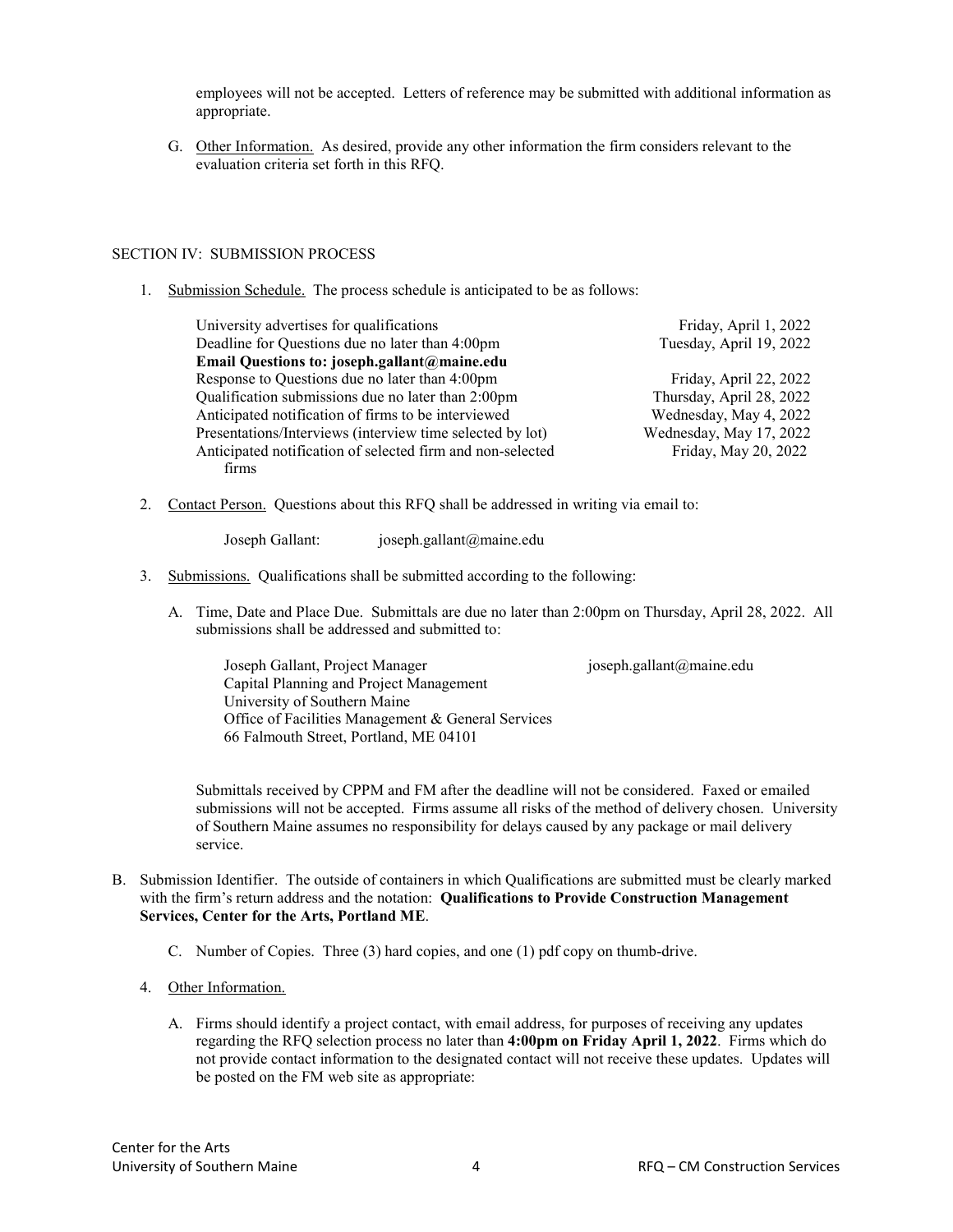# <https://usm.maine.edu/facilities/current-projects>

- B. Do not contact any other University employee, representative or student regarding this RFQ unless specifically directed to do so in writing by the designated contacts.
- C. No site tours will be provided at this time.

# SECTION V: SELECTION PROCESS

- 1. General. All qualifications submitted in response to this RFQ will be reviewed for completeness prior to referral to the Selection Committee.
- 2. Selection Committee. The Selection Committee will consist of representatives from the University of Maine System, including the Office of Capital Planning and Project Management, USM Administration and the USM School of Music.
- 3. Submittal Evaluation Criteria. The Selection Committee will determine the merit of submissions received in accordance with the responses provided to the qualification information requested in Section III and with the following weights.

| Evaluation Criteria                 | Weight |
|-------------------------------------|--------|
| CM Experience                       | 50%    |
| Process and Team member Experience  | 30%    |
| Overall Quality and Completeness of | 20%    |
| Submission                          |        |

- 4. Interviews. Firms with top-ranking submittals may be short-listed for an interview with members of the Selection Committee.
	- a. Along with the interview Firms will be required to submit a proposed Fee Structure, as outlined below, for the project which the team will evaluate as part of the final selection.
	- b. Fee Structure. In a single, separately-sealed envelope, provide the following:
		- 1. Lump sum fee proposal for pre-construction CM services.
		- 2. The construction phase CM fee proposal as a percentage of the Cost of Work, for projects ranging
		- \$25 to \$50 million in construction costs.

3. CM firm's fee structure including proposed billing rates associated with pertinent personnel and prices for anticipated direct reimbursable costs.

5. Final Selection. Upon interview completion, firms may be required to present additional documentation such as the AIA Document A305, with financial statement (Section 5.1.1). Firms will be evaluated and ranked based on this information, the interviews and the Fee structure, and, upon successful reference checks, a final CM will be selected. The following criteria will be used in determining the selection.

| Evaluation Criteria                          | Weight |
|----------------------------------------------|--------|
| Process and Team member Experience           | 40%    |
| Presentation/Response to                     | 40%    |
| <b>Questions/Interactions with Committee</b> |        |
| Fee Structure                                | 20%    |

6. At the time of award, the University will negotiate with the selected firm for Preconstruction Phase Services including determination of the Construction Managers Fee and the CM firm's fee structure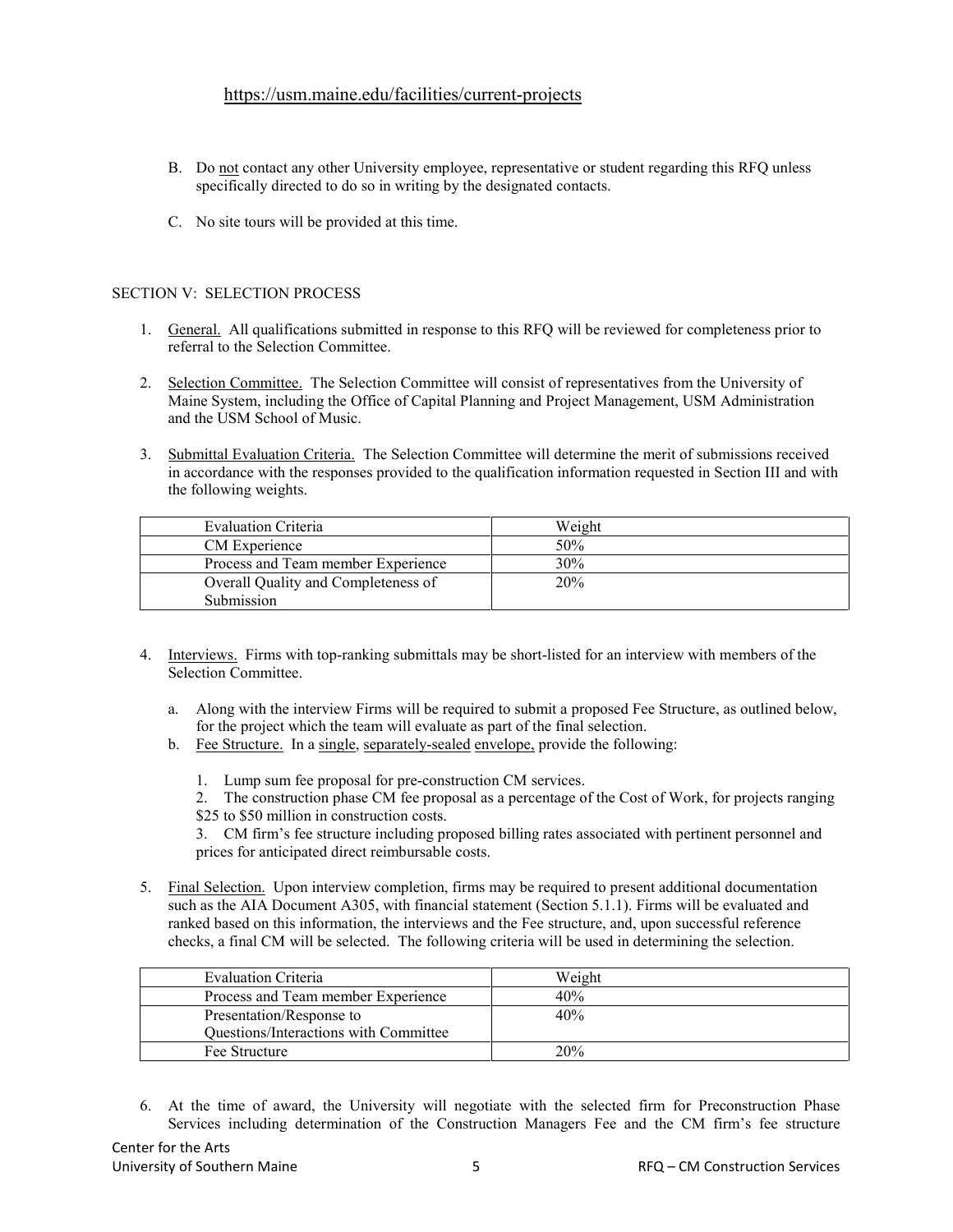including billing rates associated with pertinent personnel and prices for anticipated direct reimbursable costs. Should the parties fail to reach an agreement on the final terms of this contract, the University reserves the right to proceed with an alternative award.

## SECTION VI: FORM OF AGREEMENT

- 1. The successful firm will be required to enter into a standard University of Maine System contract. The form of agreement between Owner and the chosen Construction Manager will be an AIA Document A133, Standard Form of Agreement Between Owner and Construction Manager as Constructor as modified by the University. The standard form of agreement for the construction shall be the AIA A133, Exhibit A Guaranteed Maximum Price Amendment as modified by the university. Work under this project shall not begin until an Agreement has been fully executed.
- 2. The length of the contract is intended to be for the duration of the project to final completion commencing with Preconstruction Services and, upon successful completion of the initial phase, amendment of the Construction Managers agreement for the remaining project phase. The project schedule is provided in Section I.
- 3. The following documents are part of the Request document packet of information:
	- A. University of Maine System, "Front End" Contract Documents, Sections 00 01 01 through 01 77 00, sans Bidding Documents. These are requirements for construction contracts and shall apply to the GMP Agreement with "Contractor" changed to "Construction Manager."

#### SECTION VII: ADDITIONAL PARAMETERS

- 1. The Owner retains the right to waive any informalities, to reject any or all Statements of Qualifications, or to accept any Statement of Qualifications that may be determined to be in its best interest.
- 2. It is the Owner's intent that the work be publicly, competitively bid by qualified sub-bidders for each trade or bid package. The Designer and Owner will work with the Construction Manager in evaluating subcontractors. All sub-bidders shall be qualified and must have directly-related experience.
- 3. The Construction Manager Request for Qualifications and Selection Process, as outlined herein, shall be considered subject to change as required by the University of Maine System. Terms and conditions of the Agreement between Owner and Construction Manager shall take precedence over all prior understandings and/or agreements, if any, including this Request for Qualifications.
- 4. The Owner retains the right to terminate the services of the Construction Manager at any time prior to the execution of an AIA A133 Exhibit A, Guaranteed Maximum Price Amendment (GMP), and the Owner's obligation shall be limited to actual documented expenses of the Construction Manager as of such date.
- 5. Protests of Award and Authority to Resolve Protests.
	- A. After the selection of the CM firm, any firm not selected may submit a protest in writing to the University of Maine System Chief General Services Officer (CGSO) within five business days of the date of the Notice of Award for firms not selected, with a copy to the firm that was awarded the contract. The protest must contain a brief statement of the basis for the challenge. The CGSO may stay the award until the protest has been resolved.
	- B. The CGSO will base his or her decision on a review of the facts. There will be no hearing, no testimony and no additional information unless the CGSO deems that additional information is necessary to resolve the protest. The CGSO will communicate his or her decision to the protesting firm, the campus and the firm originally awarded the contract. If a protest is not resolved to the satisfaction of the protesting firm, the firm may file an appeal with the UMS Vice Chancellor for Finance and Administration within ten business days of a written decision of the CGSO, with a copy to the firm awarded the contract. The determination of the Vice Chancellor is final and will be given in writing and submitted to the protesting firm, the campus and the firm originally awarded the contract.